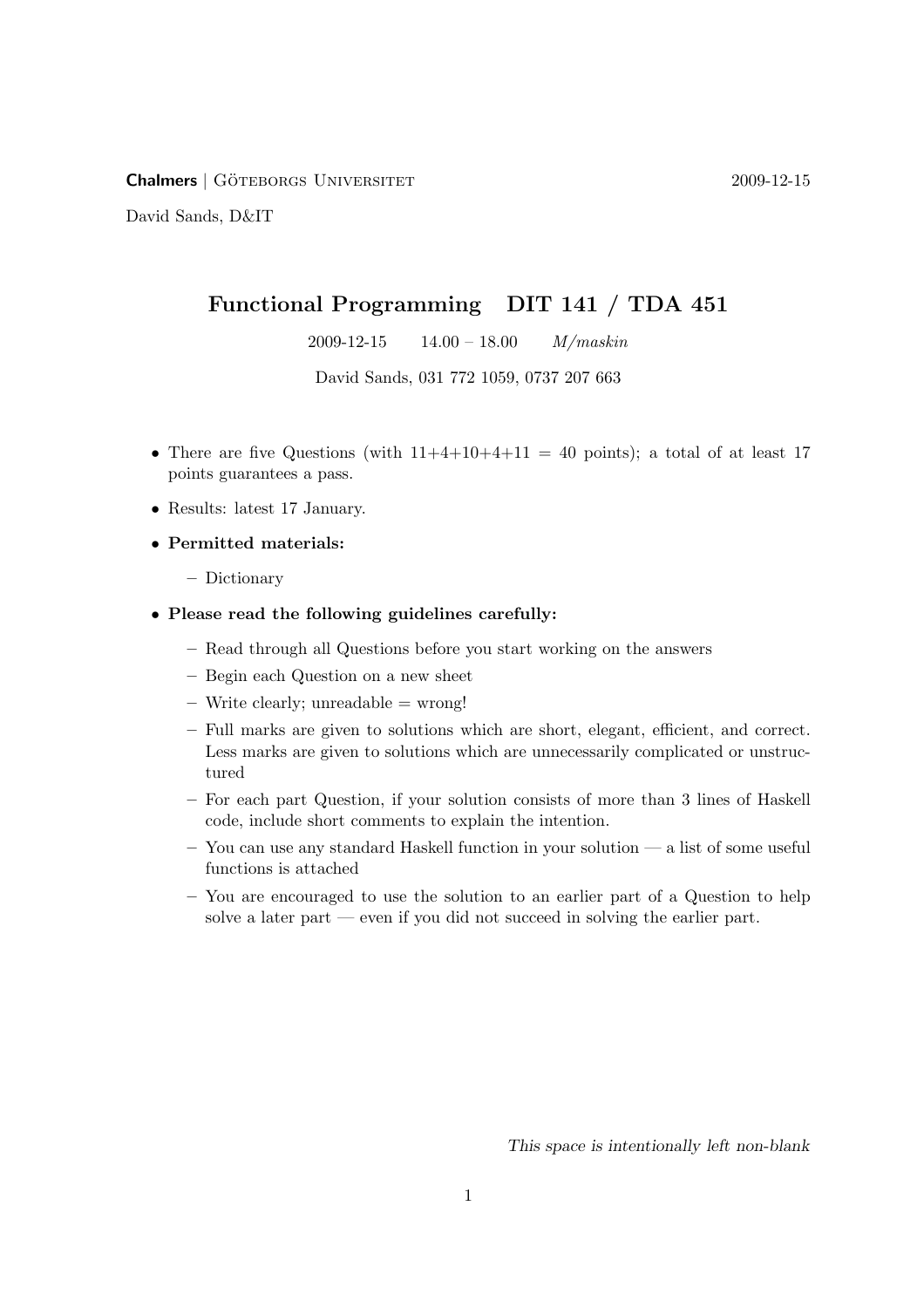- Question 1. In this question we suppose there exits some function sales :: Int  $\rightarrow$  Int which gives the weekly sales from a shop, where weeks are numbered in sequence  $0, 1, 2, \ldots$ 
	- (a) (8 points) The function zeroWeeks is supposed to behave as follows: given a week number n (assumed to be non negative) it returns the number of weeks in the range  $0, \ldots$  for which the sales were zero.

Give four definitions of zeroWeeks:

- i. using a list comprehension and the function length,
- ii. using any of the standard Haskell functions, but not defining any new recursive functions, not using  $foldr/fold1$ , and not using list comprehensions,
- iii. by defining a suitable tail-recursive helper-function, and
- iv. using foldr, the list [0..n], and no other recursive functions.

# Solution

```
zeroWeeks1 n = length [() | i \leftarrow [0..n], sales i == 0]
zeroWeeks2 n = (length . filter (==0) . map sales) [0..n]
count n = if sales n == 0 then 1 else 0
zeroWeeks3 n = zW 0 n
  where zW \nmid n < 0 = k
        zW k n | otherwise = zW (k + count n) (n-1)zeroWeeks4 n = foldr zeroC 0 [0..n]where zeroC week total = count n + total
```
(b) (3 points) Explain what the function maxWeeks below computes (not how it computes).

```
maxWeeks n = mW n (sales n) []
  where mW n max weeks | n \lt 0 = weeks
        mW n max weeks | sales n > max = mW (n-1) (sales n) [n]
                       | sales n == max = mW (n-1) max (n:weeks)| sales n < max = mW (n-1) max weeks
```
Define a function which computes the same result (for all  $n$  greater than or equal to zero), but which does not use explicit recursion. Solution

```
-- Computes the list of week numbers which have the largest sales in the period
maxWeeks' n = filter ((==m) . sales) weeks
             where weeks = [0..n]m = maximum (map sales weeks)
```
- Question 2. (a) (2 points) Define a datatype (any helper types you might need) to represent a Ticket. A Ticket any one of
	- A train ticket from a city to a city, either first- or second-class
	- A bus ticket from a city to a city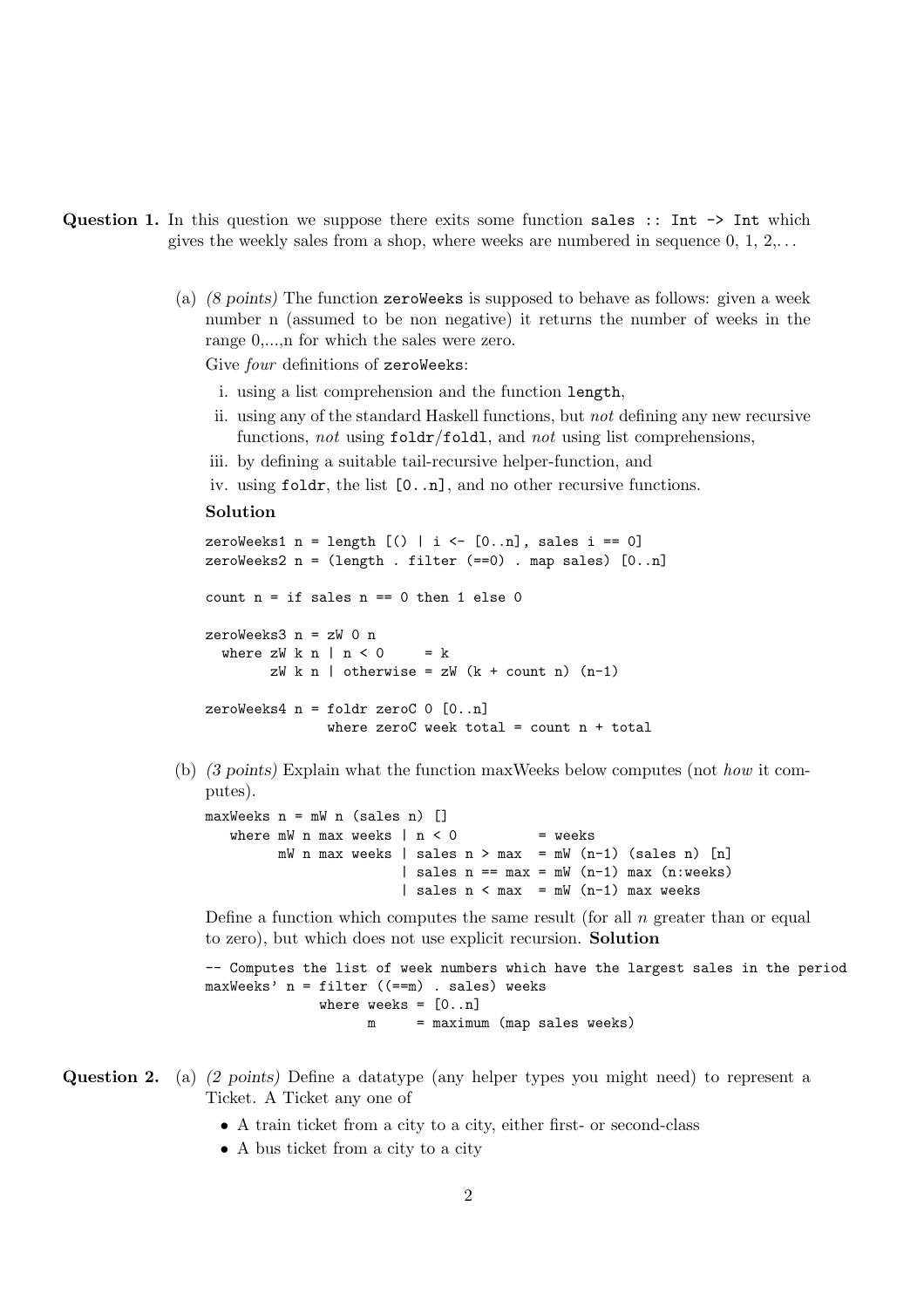• A flight ticket from a city to a city, travelling either business class, super economy, or economy.

Cities may be represented as strings. Solution

data Ticket = Train City City TClass | Bus City City | Flight City City FClass type City = String data TClass = First | Second data FClass = Business | SuperEcon | Econ

(b) (2 points) For any ticket, the first City is called the start city and the second city is called the destination. We represent a journey by a list of tickets

type Journey = [Ticket]

Journey is valid if for any consecutive tickets in the list, the destination city for the first ticket is the same as the start city for the second ticket.

Define a function

valid :: [Ticket] -> Bool

which determines whether a journey is valid. You may assume the Journey is non empty. Solution

```
valid \lceil \rceil = True
valid xs = tail starts == init dests
            where (s{\text{tarts},\text{dests}}) = {\text{unzip \$ map cities xs}}cities (Train c d _) = (c,d)cities (Bus c d) = (c,d)cities (Flight c d ) = (c,d)
```
Question 3. A basic datatype for logical (boolean) expressions, Logic is given below:

data Logic = Const Bool | And Logic Logic | Not Logic | Var String

To compute the value of such an expression we need an environment which provides values for each variable:

type Env = [(String,Bool)]

(a) (3 points) Define a function

eval :: Env -> Logic -> Maybe Bool

A Maybe Bool result is used here because a variable might not appear in the environment. However, your eval function should implement left-to-right shortcut (lazy) evaluation of And. For example, suppose that

```
p = And (Var "x") (Const False)
```
 $q = And$  (Const False) (Var "x")

Then eval [] p should give Nothing and eval [] q should give Just False. Solution

```
eval t (Var s) = lookup s t
eval t (Const b) = Just b
eval t (Not p) = case (eval t p) of
                    Just b \rightarrow Just (not b)
                   Nothing -> Nothing
eval t (And p q) = case (eval t p) of
```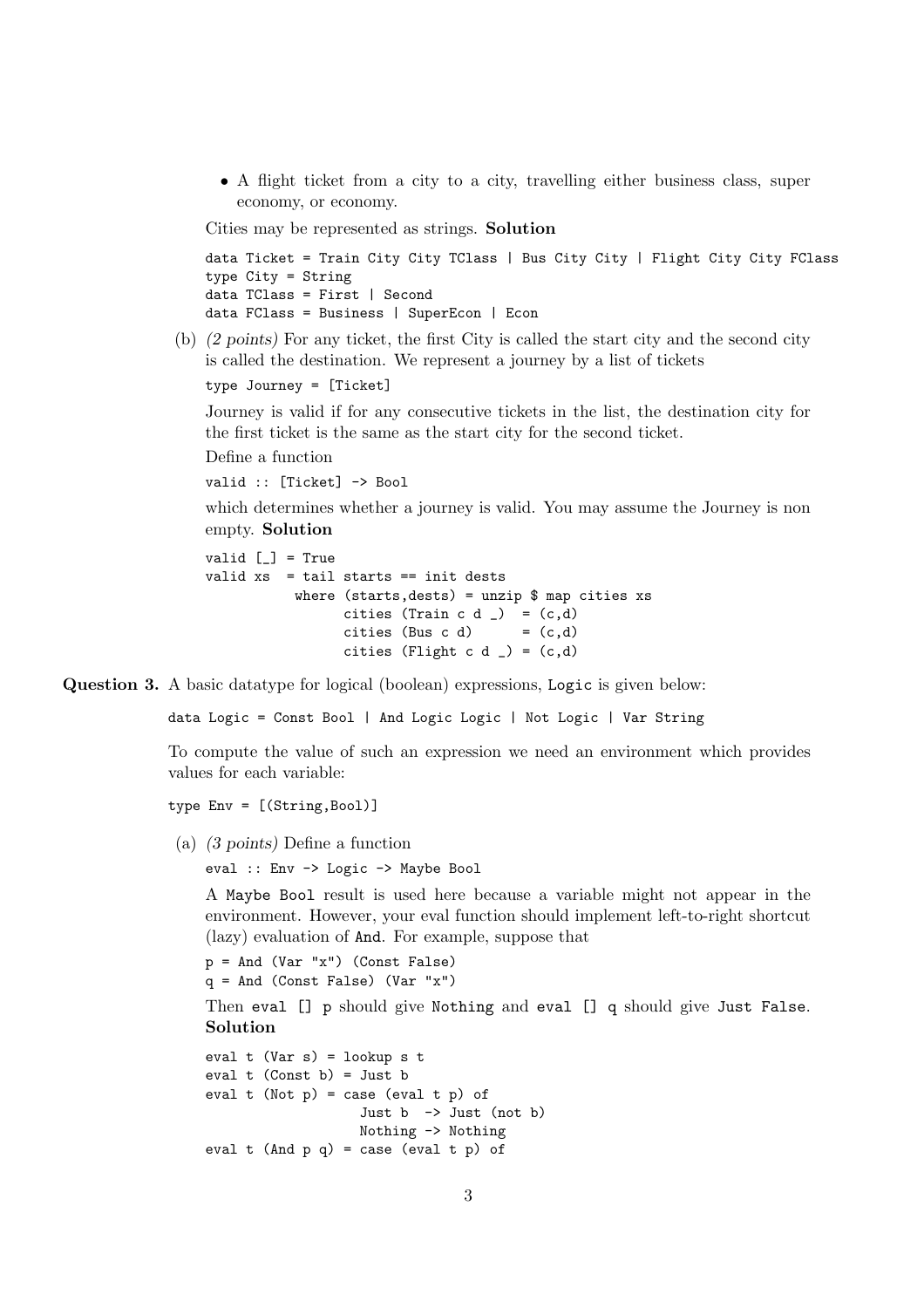```
Just False -> Just False
Just True -> eval t q
Nothing -> Nothing
```
(b) (2 points) Sometimes programming with Maybe types gets messy, for example when we require nested case expressions of the form

```
case ... of
  Nothing -> Nothing
  Just x \rightarrow case ... of
                  Nothing -> Nothing
                   Just y \rightarrow \ldots
```
This situation can sometimes be improved by programming in monadic style, since Maybe is in fact an instance of Monad, as given by the following definition:

```
instance Monad Maybe where
   return = Just
   fail = Nothing
   Nothing \gg=f = Nothing
   (\text{Just } x) \gg = f = f x
```
Rewrite your definition of eval above to make use of do notation.

# Solution

```
eval' t (Var s) = lookup s teval' t (Const b) = Just b
eval' t (Not p) =
             do b <- eval' t p
                return (not b)
eval' t (And p q) =
             do b \leq - eval' t p
                if b then eval' t q else return False
```
(c) (5 points) A logical expression e is called a tautology if eval  $t$  e gives Just True for any environment t which contains a value for each variable in e. Define a function

taut :: Logic -> Bool

which computes whether a logic expression is a tautology. (Note that this question has nothing to do with QuickCheck!).

Hint: it will be useful to be able to generate a list of all possible environments for a given list of variable names.

## Solution

```
vars :: Logic -> [String]
vars (Var s) = [s]vars (And p q) = vars p ++ vars q
vars (Not p) = vars pvars = []allenvs :: [String] -> [Env]
allenvs [] = []allenvs (x:xs) = let es = allenvs xs in
```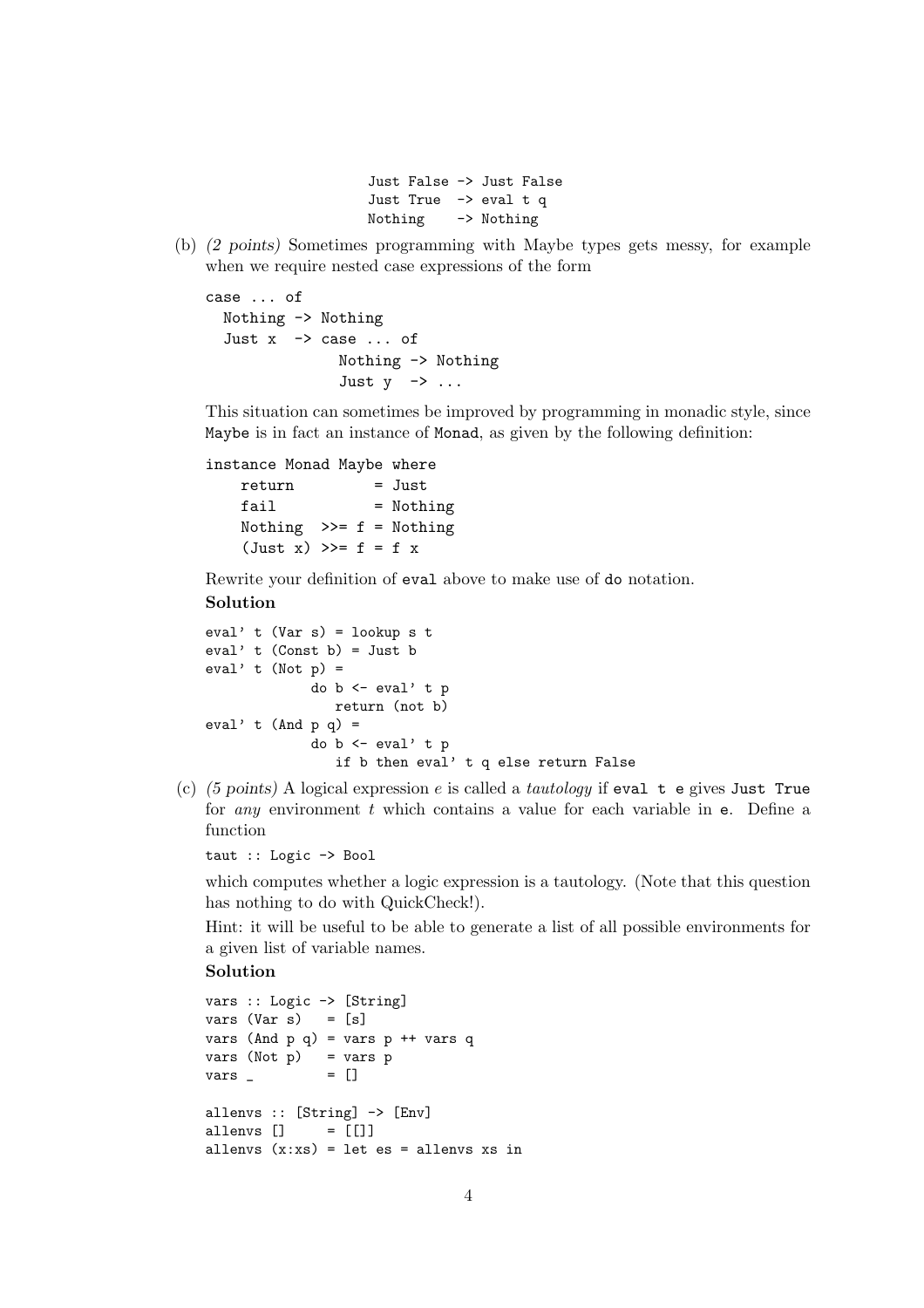map  $((x, True):)$  es  $++$  map  $((x, False):)$  es taut  $l =$  and  $[b |$  Just  $b$  <- map (flip eval 1) es] where  $es = allenvs$  (vars  $l$ )

Question 4. (4 points) Define a QuickCheck generator for permutations of a given list

```
perm :: [a] -> Gen [a]
For example
Main> sample (perm [1,1,2,3])
[1,1,2,3]
[1,2,1,3]
[2,1,1,3]
[3,1,2,1]
[3,1,1,2]
```
[1,2,1,3]

For full marks your definition should have exactly the type given. Solution

```
perm' :: Eq a => [a] -> Gen [a]
perm' [] = return []
perm' xs = do a <- elements xs
              as <- perm' (delete a xs)
              return (a:as)
perm xs = do as \leftarrow perm' [0..length xs - 1]return (map (xs!!) as )
```
Hint: you may find that the QuickCheck function elements :: [a]  $\rightarrow$  Gen a is useful here:

```
Main> sample (elements ["and", "a", "happy", "new", "year"])
"happy"
"new"
"a"
"year"
"happy"
"and"
```
Question 5. A rose tree is a tree with data items at the nodes, and having zero or more branches. This can be represented in haskell using the following type:

data Rose a = R a [Rose a]

(a) (1 points) Give a Haskell definition example :: Rose Int which represents the tree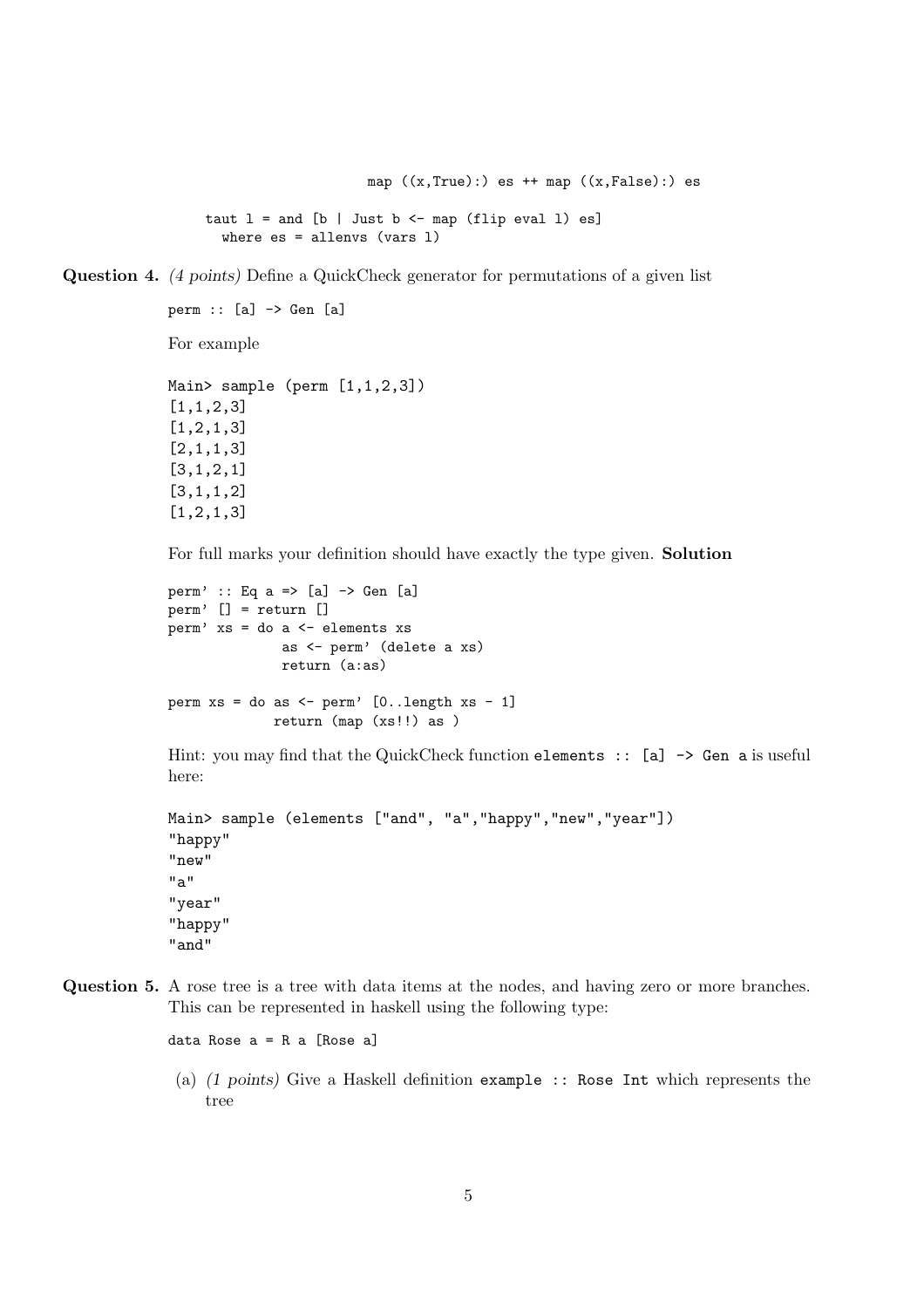### Solution

```
example = R 1 [left, mid, right]
  where leaf n = R n []
        left = R 2 [leaf 4, leaf 5, leaf 6]
        mid = leaf 0right = R 3 [leaf 7]
```
(b) (2 points) Define a function roseMap such that roseMap f is a function which applies the function f to each node in the rose tree to obtain a new rose tree. You should also give the most general type of the function. For example,  $r$ oseMap (+2) example would compute a rose tree representing

$$
\begin{array}{c}\n 3 \\
 \hline\n 425 \\
 \hline\n 789\n \end{array}
$$

### Solution

roseMap ::  $(a \rightarrow b) \rightarrow$  Rose a  $\rightarrow$  Rose b roseMap  $f$  (R a xs) = R (f a) (map (roseMap  $f$ ) xs)

(c)  $(2 \text{ points})$  Define a function level :: Int -> Rose a -> [a] such that level n r computes the elements, form left to right, at the n'th level of the tree. So for example, level 3 example ==  $[4,5,6,7]$  and level 4 example ==  $[]$ . You may assume that n is non negative. Solution

 $level 0 r = []$ level 1  $(R a_') = [a]$ level n  $(R - rs) = constant$ Ap (level  $(n-1)$ ) rs

(d) (2 points) A simple computer file system can be viewed as a directory which has a name, and contains zero or more files, and zero or more directories (usually referred to as "sub-directories"). Each file has a name and some contents. With the help of the following definitions

```
type DirName = String
type FileName = String
type Contents = String
data File = File FileName Contents
```
define a type Dir for a Directory. Your definition should use the rose tree datatype, and not introduce any new recursive types. Solution

type Dir = Rose (DirName,[File])

(e) (4 points) Define a function

```
find:: String -> Dir -> [String]
```